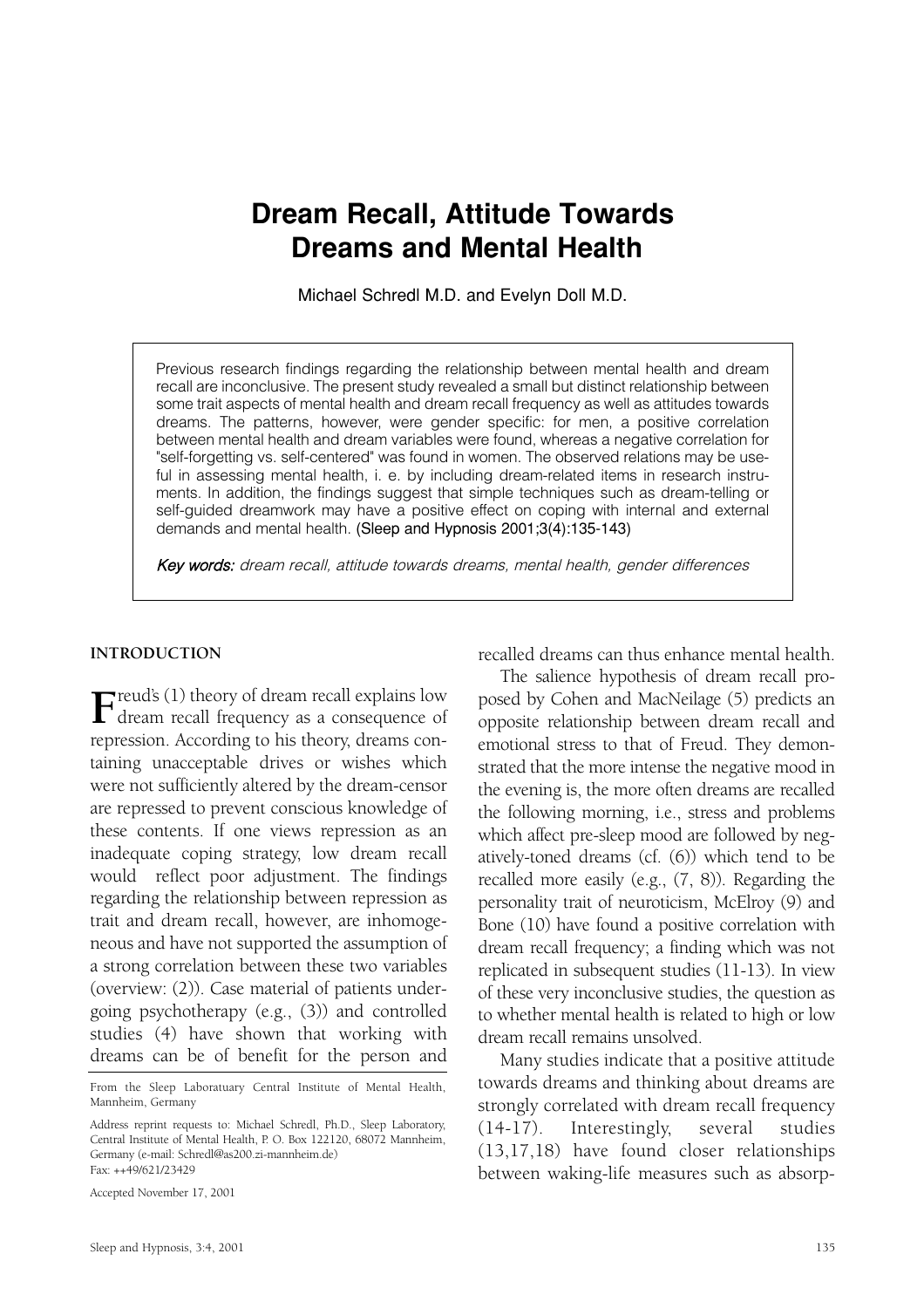tion and attitudes towards dreams than between these measures and dream recall itself. In addition, gender specific patterns have emerged in some studies. Bone (10), for example, reported a positive correlation between neuroticism and dream recall frequency for males but not for females. The findings of Schredl (19) indicate that sleep duration and frequency of nocturnal awakenings were related to dream recall in males, whereas low emotional balance was associated with elevated dream recall in women. Armitage (20) has shown that stress tends to increase dream recall in women but reduce dream recall in men. These few selected examples as reported in the literature suggest that it is important to differentiate between dream recall frequency and the various measures of interest in or attitudes towards dreams and to take the influence of gender into consideration.

The present study was planned to investigate the relationship between mental health and dream recall frequency as well as attitudes towards dreams. Mental health was measured in its trait aspect, conceptualized as the capability for coping with internal and external demands (21).

# **METHODS**

## *Participants*

Overall, eighty-nine persons (42 women, 47 men) participated in the study. Their mean age was 36.3±10.4 years; the sexes did not differ in this aspect (34.7#11.1 years. (women) vs. 37.6#9.7 years. (men); t=1.3, p=.1413). The participants were recruited by the second author from her personal environment for a study on lucid dreaming. Seven participants were members of the Austrian Society for Parapsychology or of a German e-mail list on lucid dreaming.

## *Research instruments*

#### *Dream questionnaire*

The dream questionnaire is comprised of 22 items measuring various aspects regarding attitude towards dreams (see appendix). 16 items

136

were taken from the questionnaire constructed by Schredl, Nürnberg and Weiler (17), whereas three items (5,6,10) were slightly reworded. In addition, three items (3,21,22) were formulated for this study. The items were coded as follows: 1= not at all to 4= perfectly. Dream recall frequency was measured by a six-point scale (1= no recall during the last months, 2= less than once a month, 3= once or twice a month, 4= several times a month, 5= once or twice a week, 6= several times a week). The questions regarding lucid dreaming will be reported elsewhere (Doll and Holzinger, in preparation).

## *Mental Health questionnaire*

Mental health was measured by the Trier Persönlichkeitsfragebogen (TPF, (21)) which is comprised of 120 four-point scales. Mental health is conceptualized as the ability to cope with external and internal demands, i.e., the focus is on the trait aspect of mental health. First, two so-called super-factors (1. control of behavior, 2. mental health) were extracted. The construct mental health was differentiated into three areas: mental-somatic well-being (3. meaningfulness of life vs. depression, 4. self-forgetting vs. self-centered, 5. free of complaints vs. nervousness), self-actualization (6. assertiveness, 7. autonomy) and acceptance of oneself and of others (8. self-confidence, 9. ability to love). The raw values of the participants were transformed into T-values (mean: 50; standard deviation: 10) by comparison to the norms. The internal consistency of the scales ranged form r=.77 (ability to love) to r=.91 (mental health). The retest reliability coefficients for eleven months were also satisfying  $(r=.69 \text{ to } r=.78, N=164)$ , supporting the purpose of measuring a trait aspect. Validation analyses were done by correlational studies including commonly-used personality inventories such as MMPI, 16 PF, EPI, STAI and FPI, by confirmatory factor analyses and by comparing clinical samples to healthy controls (21).

## *Procedure*

First, after providing written consent, partic-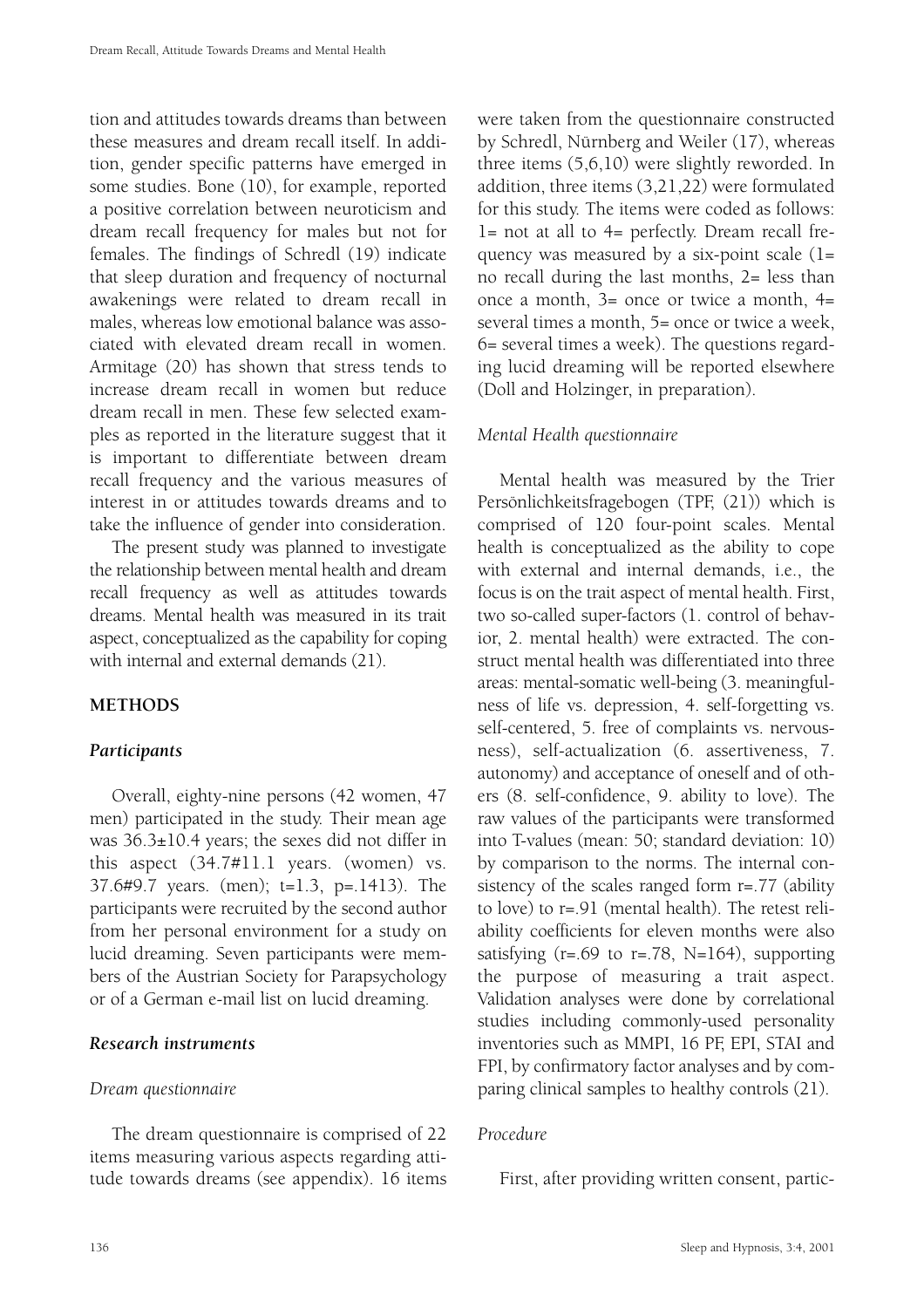ipants were given the dream questionnaire. Subsequently, the Decision-Q-Sort (EQS; (22)) and the Three-dimensional Cube Test (3DW, (23)) were applied (cf. Doll and Holzinger, in preparation). Lastly, the participants completed the Trier Persönlichkeitsfragebogen (TPF; (21)). Participation was voluntary and unpaid.

Data analyses were carried out by using the SAS (release 6.12) software package. One-tailed tests were applied for testing gender differences since the findings reported in the literature were homogeneous. Otherwise, two-tailed test were computed. According to the measurement level of the single items (ordinal), Spearman rank correlation coefficients and Mann-Whitney-U-tests were computed. In order to take effects of a covariate into account, analyses of covariance using ranks were performed.

## **RESULTS**

#### *Attitude towards dreams*

For all 22 items of the dream questionnaire, a factor analysis (principal components) without rotation was carried out. Utilizing the factor extraction criteria of eigenvalue>1, eight factors emerged. The first factor, however, comprised 47.4 % of the explained variance (equivalent to 30.1 % of the total variance). Similar to Schredl, Nürnberg and Weiler (17), a sum score was derived by summing up all items with factor loadings>0.5 on the first factor. This score included 14 items (1-3, 5-8, 10, 13, 14, 17, 18, 20); two of these items were inverse (7, 8). The internal consistency of this scale amounted to r=.904. The correlation coefficient to dream recall frequency was highly significant (r=.620, p<.0001).

#### *Gender differences*

Despite the elevated dream recall frequency of women (4.64±1.39) in comparison to dream recall of men  $(4.21 \pm 1.52)$ , the difference was only marginally significant (Mann-Whitney-Utest: z=1.4, p=.0838). Similarly, the difference of the sum score "attitude towards dreams" failed to reach significance (43.1±7.9 (women) vs. 40.8±7.7 (men), t=1.4, p=.0812). Regarding the single items of the dream questionnaire, four significant differences were found: women reported recalling dreams more regularly (2.93±0.56 (women) vs. 2.64±0.74 (men), z=2.1, p=.0197), talk about their dreams more often (3.00±0.91 (women) vs. 2.55±0.88 (men), z=2.4, p=.0085), search for meanings in dreams more often (3.45±0.80 (women) vs. 3.04±0.91 (men),  $z=2.4$ ,  $p=.0089$ ) and think about their dreams more often for the purpose of enhancing selfknowledge (3.05±0.96 (women) vs. 2.66±0.71 (men), z=1.9, p=.0293). The gender differences for the variables 'talking about dreams' and 'finding meaning' remained significant, if the covariate dream recall frequency was taken into account by carrying out analyses of covariance using ranks.

## *Dream recall, attitudes towards dreams, and mental health*

In Table 1, the correlation coefficients for dream recall frequency and the nine scales of

| Variable                                 | <b>Total sample</b> | Men        | Women       |  |
|------------------------------------------|---------------------|------------|-------------|--|
|                                          | $(N = 89)$          | $(N = 47)$ | $(N = 42)$  |  |
| 1. Control of behavior                   | $-.092$             | $-0.016$   | $-168$      |  |
| 2. Mental health                         | .184 $(*)$          | $.290*$    | .039        |  |
| 3. Meaningfulness of life vs. depression | .013                | .150       | $-.244$     |  |
| 4. Self-forgetting vs. self-centered     | $-.197$ (*)         | $-119$     | $-.270$ (*) |  |
| 5. Free of complaints vs. nervousness    | .150                | $.335*$    | $-.084$     |  |
| 6. Assertiveness                         | $.257$ $*$          | .258 $(*)$ | .236        |  |
| 7. Autonomy                              | .140                | .124       | .134        |  |
| 8. Self-confidence                       | $.242*$             | $.325*$    | .030        |  |
| 9. Ability to love                       | .082                | .188       | .030        |  |

**Table 1. Relationship between dream recall frequency and the 9 factors of the Trier Persönlichkeitsfragebogen (TPF, [21])**

(\*)  $p < .10$ , \*  $p < .05$  (two-tailed)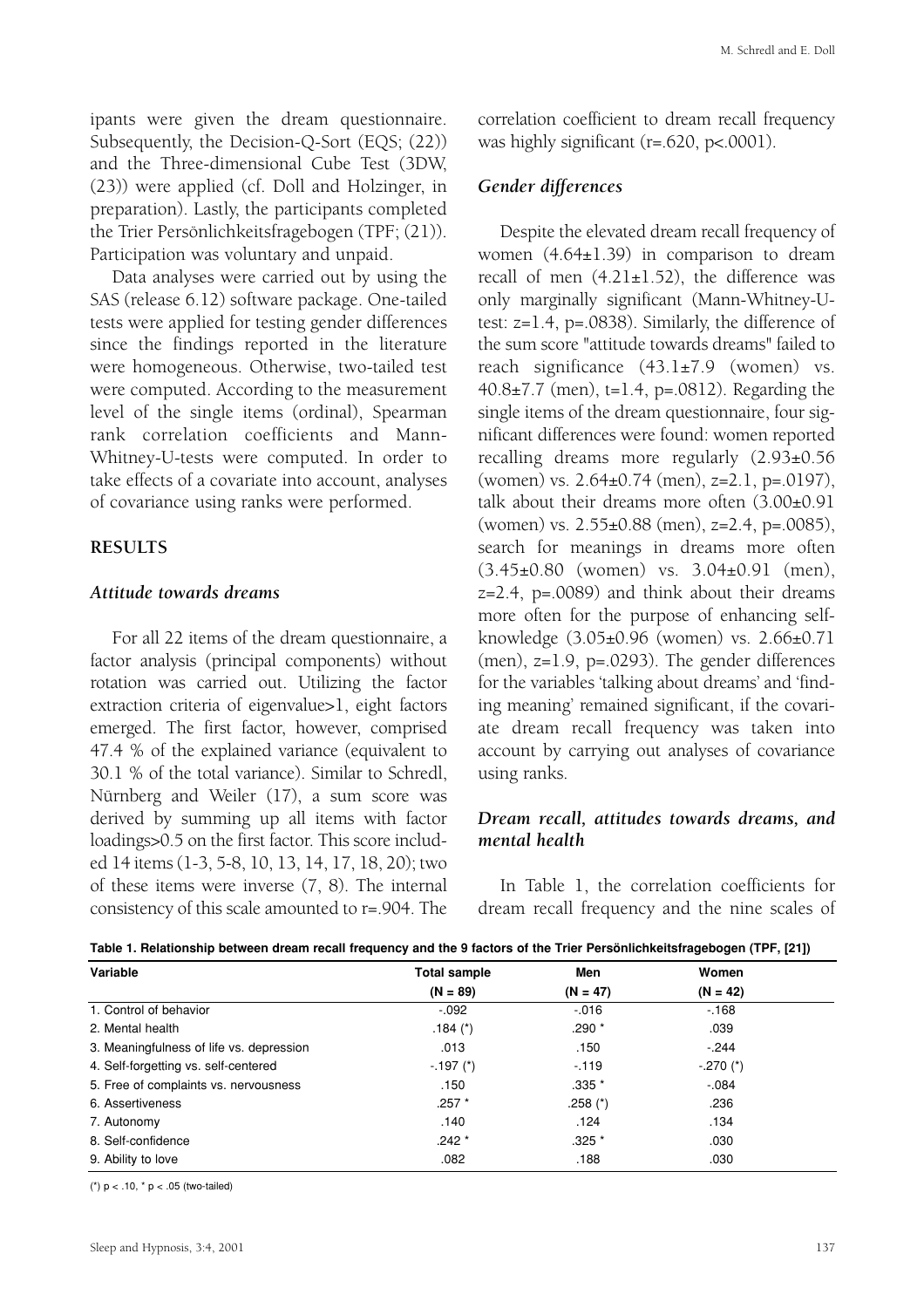| Variable                                 | <b>Total sample</b> | Men        | Women      |  |
|------------------------------------------|---------------------|------------|------------|--|
|                                          | $(N = 89)$          | $(N = 47)$ | $(N = 42)$ |  |
| 1. Control of behavior                   | $-0.083$            | $-110$     | $-.045$    |  |
| 2. Mental health                         | .033                | $-0.08$    | .050       |  |
| 3. Meaningfulness of life vs. depression | $-0.54$             | $-.093$    | $-067$     |  |
| 4. Self-forgetting vs. self-centered     | $-.217$ *           | $-120$     | $-0.332*$  |  |
| 5. Free of complaints vs. nervousness    | .122                | .044       | .039       |  |
| 6. Assertiveness                         | .103                | $-.048$    | .237       |  |
| 7. Autonomy                              | .021                | $-172$     | .184       |  |
| 8. Self-confidence                       | .182                | .163       | .138       |  |
| 9. Ability to love                       | .228 *              | .295 *     | .096       |  |

**Table 2. Relationship between attitude towards dreams (Sum score) and the 9 factors of the Trier Persönlichkeitsfragebogen (TPF, [21])**

 $*$  p < .05 (two-tailed)

**Table 3. Relationship between selected items of the dream questionnaire and the two factors of the Trier Persönlichkeitsfragebogen (TPF, [21])**

| <b>TPF-Variable</b>    | Dream questionnaire       | <b>Total sample</b> | Men          | Women       |
|------------------------|---------------------------|---------------------|--------------|-------------|
|                        |                           | $(N = 89)$          | $(N = 47)$   | $(N = 42)$  |
| 4. Self-forgetting vs. | 10. Talking about dreams  | $-224$ *            | $-142$       | $-.270$ (*) |
| self-centered          | 18. Finding meaning       | $-253*$             | $-116$       | $-0.448**$  |
|                        | 22. Thinking about dreams | $-212*$             | $-135$       | $-0.335*$   |
| 9. Ability to love     | 10 Talking about dreams   | $.265*$             | .455 **      | .071        |
|                        | 18. Finding meaning       | $.230*$             | $.334*$      | .109        |
|                        | 22. Thinking about dreams | .189 $(*)$          | $.259$ $(*)$ | .107        |

 $*$  p < .05 (two-tailed)

the Trier Persönichkeitsfragebogen (TPF) are listed. In the total sample, two correlations (assertiveness and self-confidence) were significant and two were marginally significant (selfforgetting vs. self-centered and mental health). Elevated dream recall was connected with increased mental health, lower self-forgetting, increased assertiveness and self-confidence. The positive correlations were found to be valid for males only. (additionally, the correlation for the "free of complaints vs. nervousness" variable was related positively to dream recall), whereas the negative correlation (self-forgetting vs. self-centered) was related to dream recall in females.

Regarding the attitude towards dreams, again two significant correlations were found in the total sample (see Table 2). The ability to love was related with a positive attitude towards dreams in men, whereas low self-forgetting was correlated with attitude towards dreams in women. This pattern was also present for the single "talking about dreams", "Findings meaning in dreams" and "Thinking about dreams" items (see Table 3). For females, talking about dreams, finding meaning in dreams, and thinking about dreams was associated with elevated scores of the variable "self-centered" (opposite of self-forgetting), whereas these dream variables correlated positively with the trait factor "ability to love" in males.

#### **DISCUSSION**

Overall, the present findings indicate that several aspects of mental health are related to dream recall and positive attitude towards dreams, but gender specific patterns emerged. The factor analysis revealed a general factor "positive attitude towards dreams" which accounted for about 50% of the explained variance. The selected fourteen items represent a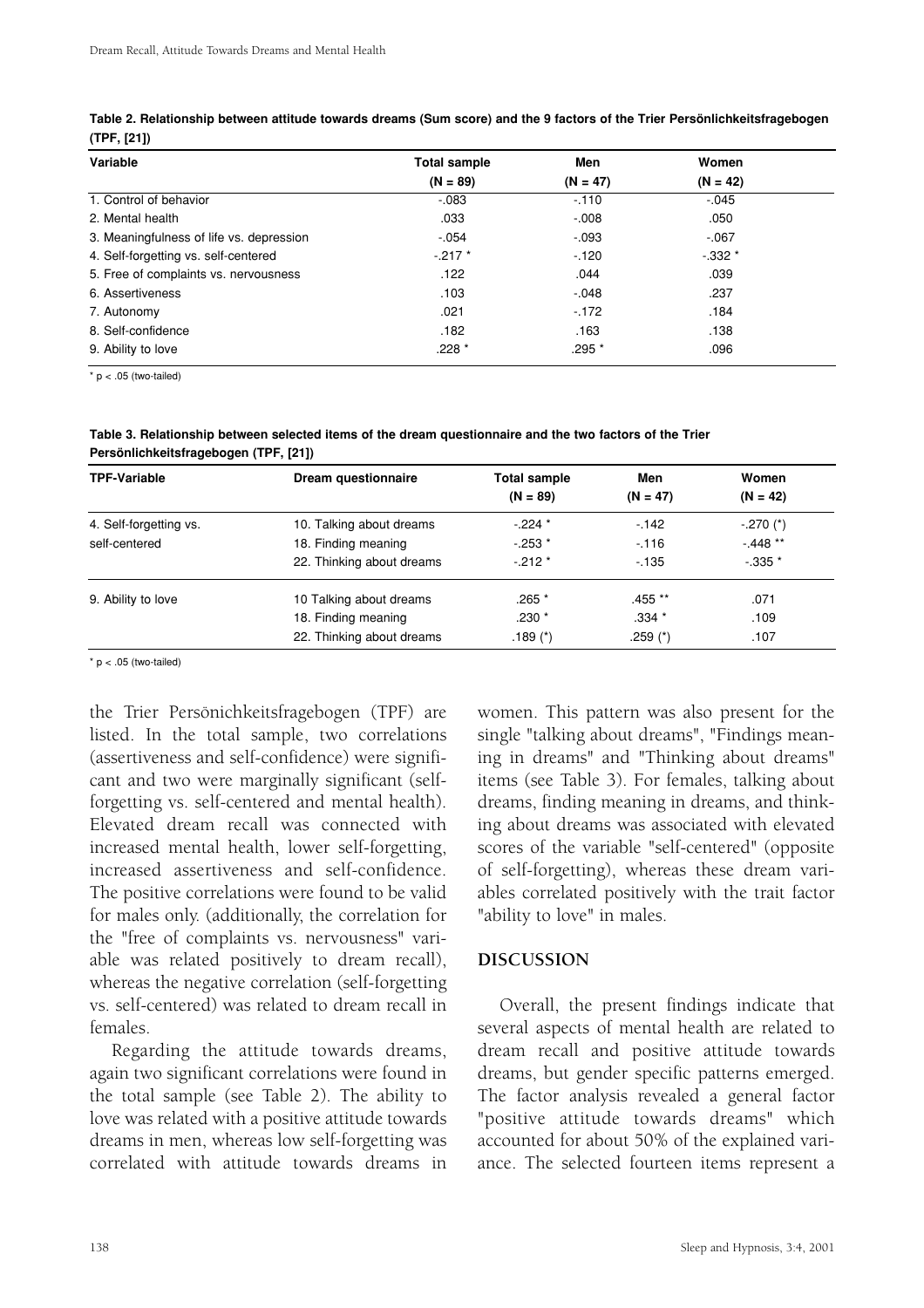reliable measure (cf. (17)). In the future, validation of the scale by investigating another sample and studies of the scale's retest reliability are indicated.

The observed gender differences in dream recall are quite comparable to those reported in the literature (24-26), although – due to smaller sample size – the statistical test was only marginally significant. The same seems to be true for the sum score measuring attitude towards dreams (cf. (17,27)). The more pronounced differences regarding the engagement in dreams (items 18 and 22) confirm earlier findings that "engagement in dreams" showed a larger gender difference (effect size: d=0.71) than dream recall frequency (d=0.49; (19)). Interestingly, it was not systematically investigated which factors may explain these gender differences. Since heightened dream recall was also found for adolescent females (e.g., (28)), it can be hypothesized that early gender specific socialization plays an important role in developing a positive attitude towards dreams and modulate dream recall frequency.

Regarding the relationship between dream recall and mental health, the findings indicate that several aspects of mental health were associated with heightened dream recall. This was, however, only valid for men, whereas for females a marginally significant correlation (self-forgetting vs. self-centered) in the opposite direction was found. These results are congruent with those of Armitage (20) who reported that dream recall frequency was increased by stress in females, but decreased in males. Yet, the exact pathway as to how stress affects dream recall frequency was not studied systematically. On the one hand, the above-mentioned salience hypothesis of dream recall (5) predicts that stress and the accompanying negative emotions cause more intense, negatively-toned dreams which are more likely to be recalled. On the other hand, it seems equal plausible that stress reduces sleep quality and increases the number of nocturnal awakenings; a factor which is strongly associated with dream recall (29). The latter line of thinking may also explain the gender specific effect of stress on dream recall,

since it was shown that sleep quality is lower in women than in man (30) which can be interpreted in a more pronounced vulnerability of sleep to stress in women. In order to investigate these relations in a more detailed way, it will be necessary to conduct longitudinal studies measuring stress, dream recall, sleep behavior and the emotional intensity of dreams.

Despite the strong correlation between dream recall and attitude towards dreams, the relationships between these two variables and mental health were slightly different, especially for males. The "ability to love" scale was associated with the sum score and the three selected items of the dream questionnaire. This scale measures aspects such as giving love, interest in the well-being of other persons, readiness to help and consideration (21). It may be possible that engagement in dreams promotes these skills. In order to test this assumption empirically, a pre-post-test, control-group study including extensive working with dreams will be necessary.

The correlation between the "self-centered" trait aspect (brooding about oneself and the past, worrying about the future, being anxious) and the engagement in dreams to advance selfknowledge (Items 18, 22) together with talking about dreams may reflect an attempt to cope with actual or chronic problems which reduce mental health. This seems plausible since it was shown that dreams can help to solve personal problems (e.g., (31)) and that self-guided dreamwork can be of benefit for the dreamer (32).

To summarize, a small but distinct relationship between mental health and several aspects of dreaming were detected. This might be useful in assessing mental health, i.e., by including specific items regarding dream recall, attitude towards dreams, negatively-toned dreams, engagement in dreams and so on. The inconsistent results of previous research may be explained by the gender specific patterns in the relationship between mental health and dream recall frequency found in the present study. For males, dream recall and positive attitude towards dreams were associated with mental health, whereas the opposite was found regard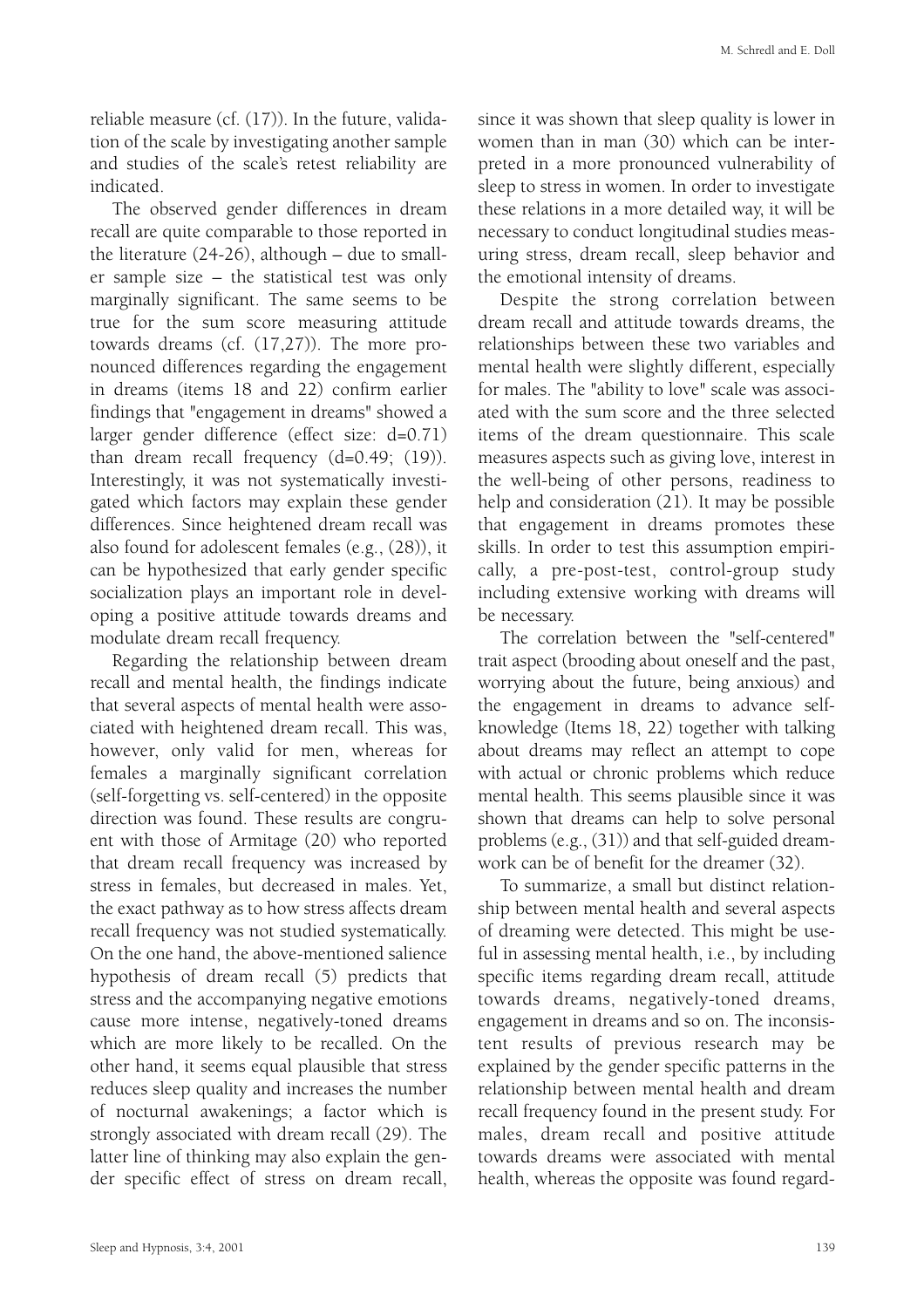ing one aspect of mental health ("self-forgetting vs. self-centered") for women. To extend the findings of the present study, it will be interesting to measure mental health in its state aspect and relate it within a longitudinal design directly to dream recall. In addition, intervention studies can test a possible positive effect of dream-telling or self-guided dreamwork on

**REFERENCES**

- *1. Freud S. Die Traumdeutung (1900). Frankfurt: Fischer Taschenbuch, 1987.*
- *2. Schredl M, Montasser A. Dream recall: State or trait variable? Part I: Model, theories, methodology and trait factors. Imagination, Cognition and Personality 1996-97;16:181-210.*
- *3. Trenkel A. Der Traum in der psychotherapeutischen Praxis. In: Battegay R, Trenkel, A. eds. Der Traum aus der Sicht verschiedener psychotherapeutischer Schulen. Bern: Hans Huber, 1987;118-131.*
- *4. Hill CE. Working with dreams in psychotherapy. New York: Guilford Press, 1996.*
- *5. Cohen DB, MacNeilage PF. A test of the salience hypothesis of dream recall. Journal of Consulting and Clinical Psychology 1974;42:699-703.*
- *6. Schredl M. Die nächtliche Traumwelt: Eine Einführung in die psychologische Traumforschung. Stuttgart: Kohlhammer, 1999.*
- *7. Cartwright RD. The nature and function of repetitive dreams: a survey and speculation. Psychiatry 1979;42:131-139.*
- *8. Herman S, Shows WD. How often do adults recall their dreams? International Journal of Aging and Human Development 1984;18:243-254.*
- *9. McElroy WA. The frequency of dreams. Quarterly Bulletin of the British Psychological Society 1952;3:91-94.*
- *10. Bone RN. Extraversion, neuroticism and dream recall. Psychological Reports 1968;23:922.*
- *11. Farley FH, Schmuller J, Fishbach TJ. Dream recall and individual differences. Perceptual and Motor Skills 1971;33:379-384.*
- *12. Spanos NP, Stam HJ, Radtke HL, Nightingale ME. Absorption in imaginings, sex-role orientation and the recall of dreams by males and females. Journal of Personality Assessment 1980;44:227-282.*
- *13. Hill CE, Diemer RA, Heaton KJ.. Dream interpretation sessions: who volunteers, who benefits, and what volunteer clients view as most and least helpful. Journal of Counseling Psychology 1997;44:53-62.*

coping strategies and mental health. A baseline study in the elderly was carried out by Funkhouser et al. (33) who provided weekly opportunities for subjects to tell dreams over a 26-week period. It will be interesting to apply such approaches in mental health counseling since dream-telling or self-guided dreamwork are easily applicable techniques.

- *14. Cernovsky ZZ. Dream recall and attitude toward dreams. Perceptual and Motor Skills 1984;58:911-914.*
- *15. Robbins PR, Tanck RH. Interest in dreams and dream recall. Perceptual and Motor Skills 1988;66:291-294.*
- *16. Tonay VK. Personality correlates of dream recall: who remembers? Dreaming 1993;3:1-8.*
- *17. Schredl M, Nürnberg C, Weiler S. Dream recall, attitude toward dreams, and personality. Personality and Individual Differences 1996;20:613-618.*
- *18. Schredl M, Bozzer A, Morlock M. Traumerinnerung und Schlafstörungen. Psychotherapie, Psychosomatik und Medizinische Psychologie 1997;47:108-116.*
- *19. Schredl M. Gender differences in dream recall. Journal of Mental Imagery 2000;24:169-176.*
- *20. Armitage R. Gender differences and the effect of stress on dream recall: a 30-day diary report. Dreaming 1992;2:137-141.*
- *21. Becker P. Der Trier Persönlichkeitsfragebogen (TPF). Göttingen: Hogrefe, 1989.*
- *22. Wolfram H. Entscheidungs-Q-Sort (EQS). Berlin: Psychodiagnostisches Zentrum, 1982.*
- *23. Gittler G. Dreidimensionaler Würfeltest (3DW). Weinheim: Beltz, 1990.*
- *24. Borbely A. Schlafgewohnheiten, Schlafqualität und Schlafmittelkonsum der Schweizer Bevölkerung: Ergebnisse einer Repräsentativumfrage. Schweizerische Ärztezeitung 1984;65:1606-1613.*
- *25. Giambra LM, Jung RE, Grodsky A. Age changes in dream recall in adulthood. Dreaming 1996;6:17-31.*
- *26. Schredl M, Sahin V, Schäfer G. Gender differences in dreams: do they reflect gender differences in waking life? Personality and Individual Differences 1998;25:433-442.*
- *27. Domino G. Attitudes toward dreams, sex differences and creativity. Journal of Creative Behavior 1982;16:112-122.*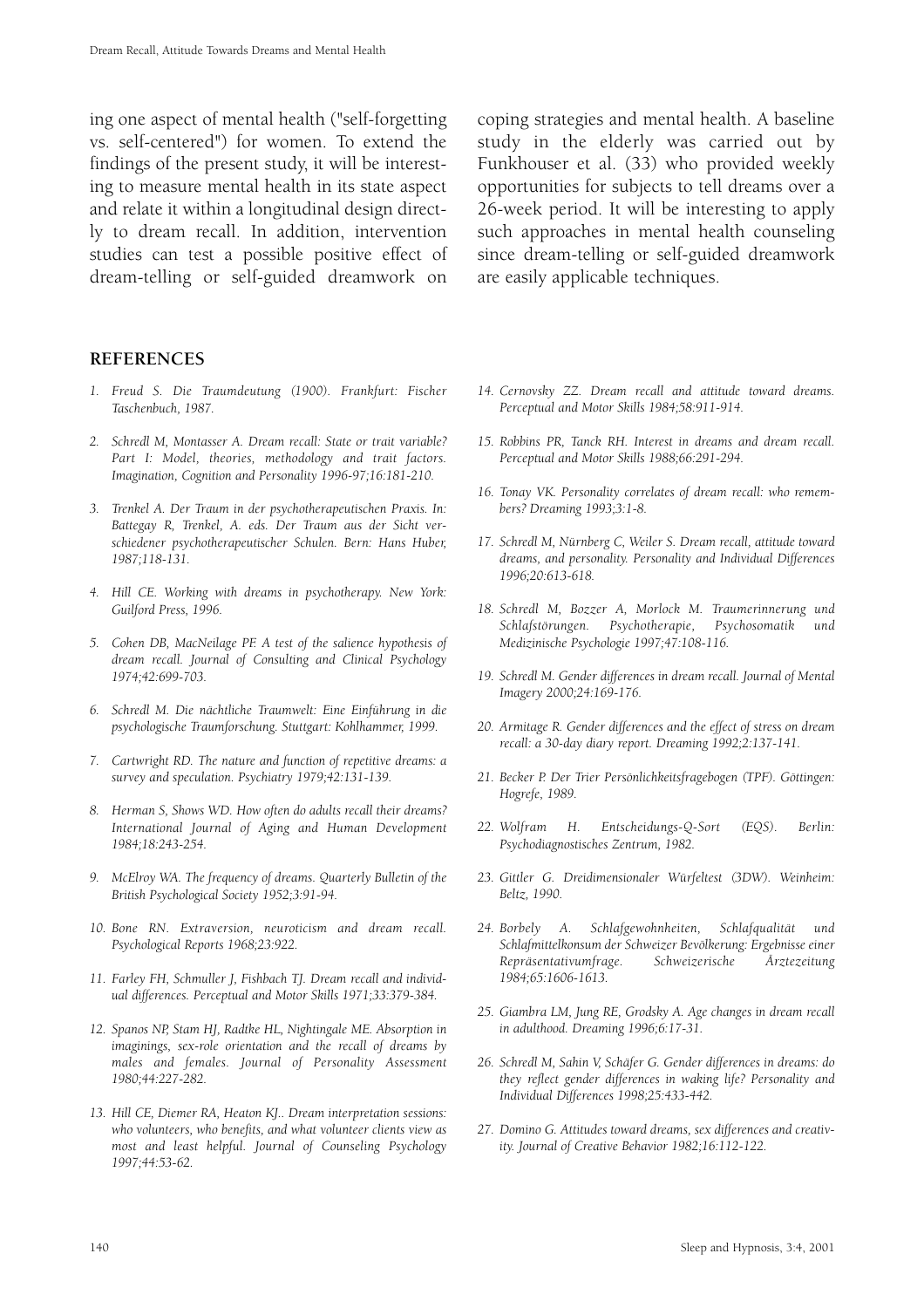- *28. Schredl M, Pallmer R. Geschlechtsspezifische Unterschiede in Angstträumen von Schülerinnen und Schülern. Praxis für Kinderpsychologie und Kinderpsychiatrie 1998;47:463-476.*
- *29. Schredl M, Schäfer G, Weber B, Heuser I. Dreaming and insomnia: dream recall and dream content of patients with insomnia. Journal of Sleep Research 1998;7:191-198.*
- *30. Schredl M, Schenck W, Görtelmeyer R, Heuser I. Einflußfaktoren auf die Schlafqualität bei Gesunden. Somnologie 1998;2:99-103.*
- *31. Kuiken D, Sikora S. The impact of dreams on waking thoughts and feelings. In: Moffitt A. Kramer M. Hoffmann R, eds. The functions of dreaming. Albany: State University of New York Press, 1993;419-476.*
- *32. Heaton KJ, Hill CE, Petersen DA, Rochlen AB, Zack JS. A comparison of therapist-falicitated and self-guided dream interpretation sessions. Journal of Counseling Psychology 1998;45:115- 122.*
- *33. Funkhouser AT, Cornu CM, Hirsbrunner HP, Bahro M. A preliminary study of dream-telling among mentally healthy elderly: no adverse effects on life or sleep quality. International Journal of Geriatric Psychiatry 2000;15:917-930.*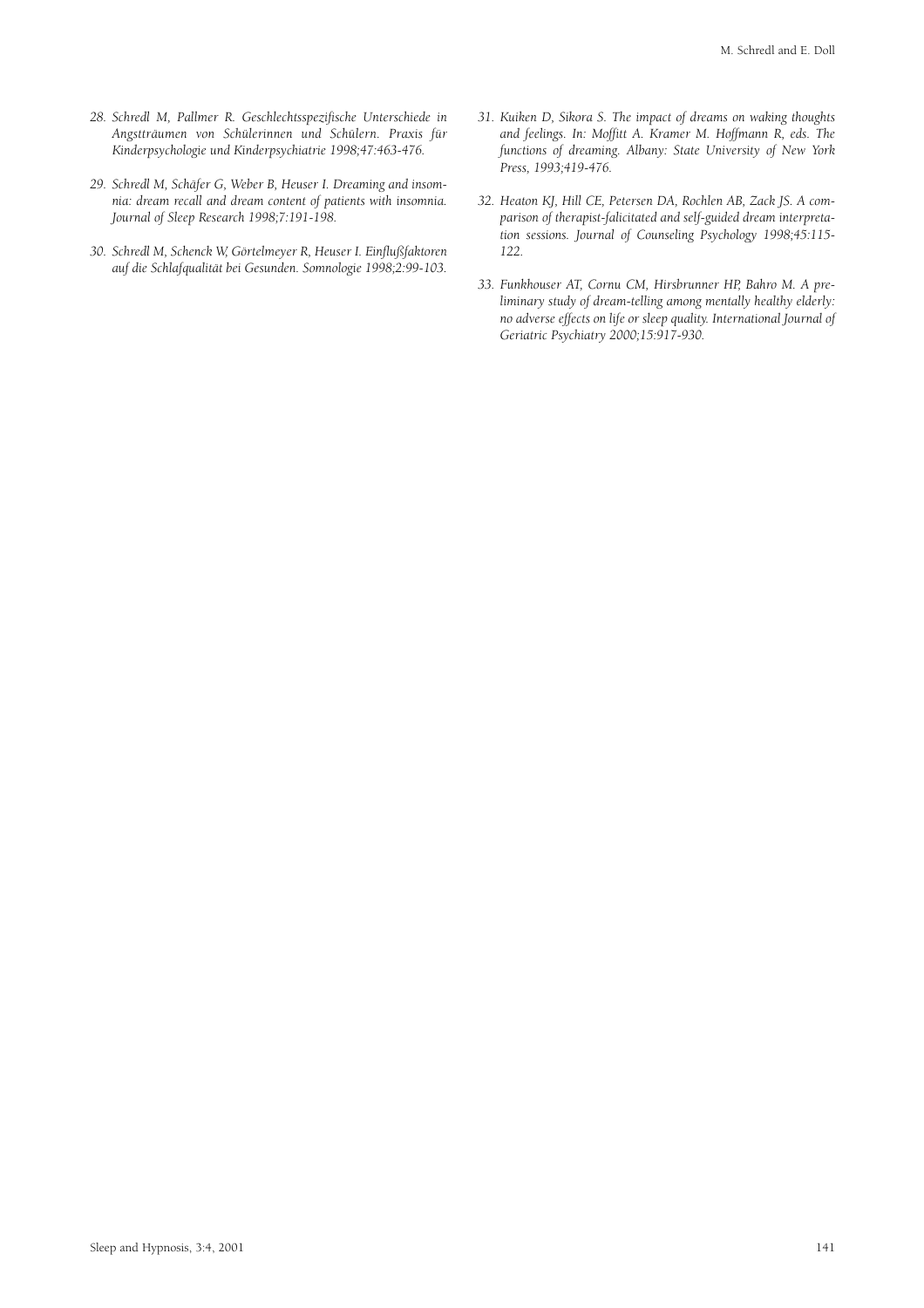## **Appendix: Dream questionnaire**

The following questions relate to your honest subjective attitude towards dreaming and your nocturnal dreams. Please indicate to which extend the following statements are valid for yourself. Four categories can be selected:

| This statement is | perfectly<br>fairly<br>barely<br>not at all | valid for me. |
|-------------------|---------------------------------------------|---------------|
|                   |                                             |               |

In responding to the statements, there are no correct or wrong answers. It is of interest how you personally view each statement. Please indicate spontaneously the response which is truest for you.

| 1. I recall my dreams regularly.<br>$\Box$ perfectly                                  | $\Box$ fairly                  | $\Box$ barely | $\Box$ not at all |
|---------------------------------------------------------------------------------------|--------------------------------|---------------|-------------------|
| 2. I like dreaming.<br>$\Box$ perfectly                                               | $\Box$ fairly                  | $\Box$ barely | $\Box$ not at all |
| 3. Some dreams affect my decisions in waking life.<br>$\Box$ perfectly                | $\Box$ fairly                  | $\Box$ barely | $\Box$ not at all |
| 4. Dreams are a waste product of the brain.<br>$\Box$ perfectly                       | $\Box$ fairly                  | $\Box$ barely | $\Box$ not at all |
| 5. Some dreams I will remember after several years.<br>$\Box$ perfectly $\Box$ fairly |                                | $\Box$ barely | $\Box$ not at all |
| 6. Some dreams give me creative ideas for my daily life.<br>$\Box$ perfectly          | $\Box$ fairly                  | $\Box$ barely | $\Box$ not at all |
| 7. I am indifferent to my dreams.<br>$\Box$ perfectly                                 | $\Box$ fairly                  | $\Box$ barely | $\Box$ not at all |
| 8. I disapprove thinking about and working with dreams.<br>$\Box$ perfectly           | $\Box$ fairly                  | $\Box$ barely | $\Box$ not at all |
| 9. I can still recall some of my childhood dreams.<br>$\Box$ perfectly                | $\Box$ fairly                  | $\Box$ barely | $\Box$ not at all |
| 10. I like talking with others about my dreams.<br>$\Box$ perfectly                   | $\Box$ fairly                  | $\Box$ barely | $\Box$ not at all |
| 11. It is unnecessary to pay attention to dreams.<br>$\Box$ perfectly $\Box$ fairly   |                                | $\Box$ barely | $\Box$ not at all |
| 12. A person who dreams a lot has problems.                                           | $\Box$ perfectly $\Box$ fairly | $\Box$ barely | $\Box$ not at all |
| 13. Sometimes, I recall fragments of a dream during the day.<br>$\Box$ perfectly      | $\Box$ fairly                  | $\Box$ barely | $\Box$ not at all |